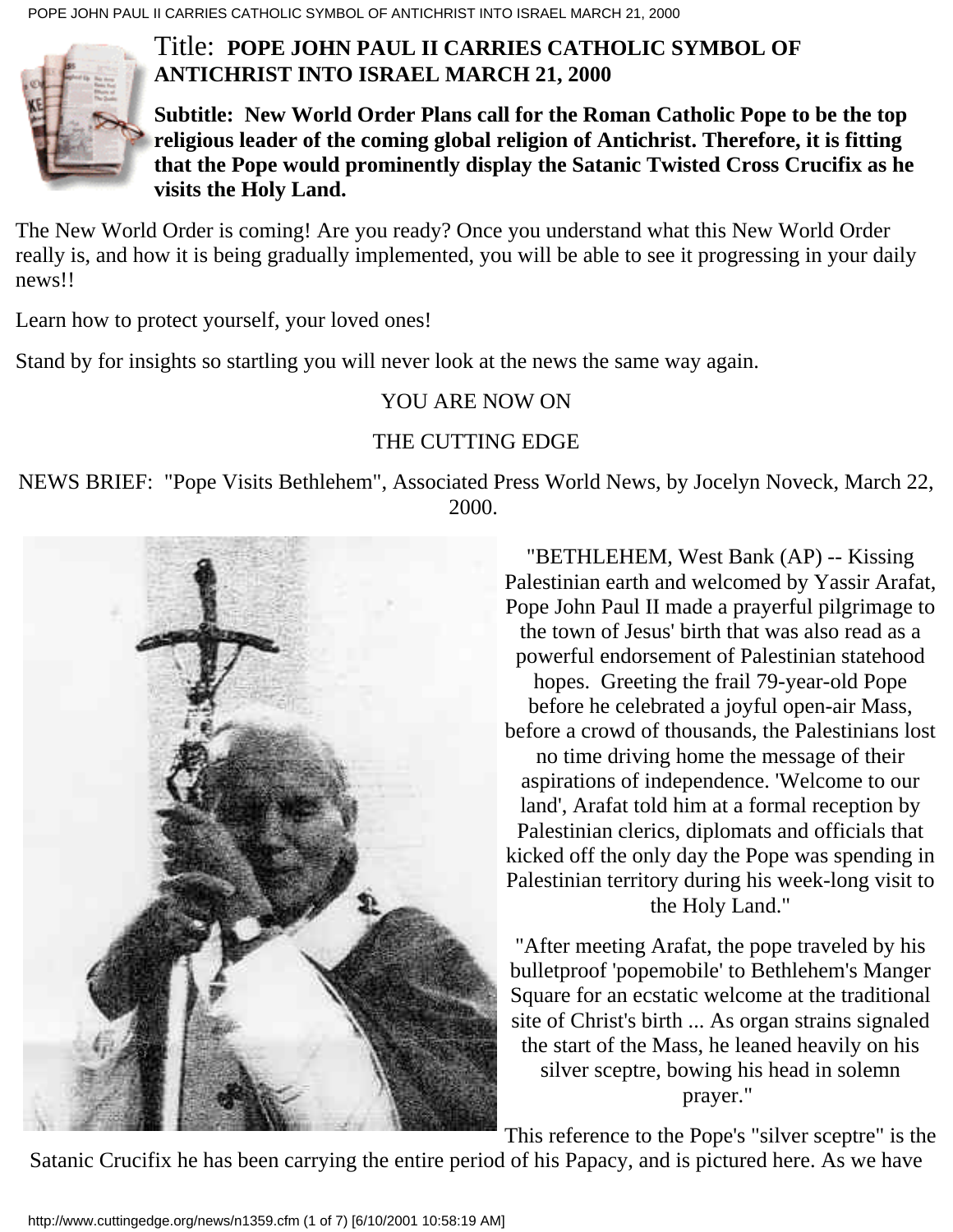reported in many earlier articles, this Twisted Crucifix has been the symbol of the final Antichrist since Black Magick Satanists created it in 666 A.D. [Roman Catholic author, Piers Compton, writing in his book, "The Broken Cross: Hidden Hand In the Vatican", Channel Islands, Neville Spearman, 1981, p. 72]

This Bent Crucifix is "... a sinister symbol, used by Satanists in the sixth century, that had been revived at the time of Vatican Two. This was a bent or broken cross, on which was displayed a repulsive and distorted figure of Christ, which the black magicians and sorcerers of the Middle Ages had made use of to represent the Biblical term 'Mark of the Beast'. Yet, not only Paul VI, but his successors, the two John-Pauls, carried that object and held it up to be revered by crowds, who had not the slightest idea that it stood for anti-Christ." [Ibid.]

Remember Jesus' words of warning in Matthew 24? In this End Times' prophecy chapter, Jesus warned three times that people living at the End of the Age would be facing **unparalleled deception**. In His third warning, Jesus said: "For there shall arise false Christs, and **false prophets** , and shall show great signs and wonders; insomuch that, if it were possible, they shall deceive the very elect." [Matthew 24:24]

It is highly appropriate this verse warns specifically against being deceived by a "false prophet". In Biblical terminology, a "false prophet" is a religious leader who pretends to be a spiritual leader who loves God, all the while intending to lead unsuspecting people astray. We get a very accurate picture of the final False Prophet in Revelation 13:11.

"And I beheld another beast coming up out of the earth; and he had **two horns like a lamb** , and he spake as a dragon."

This is **THE** final False Prophet who will force the entire world to take the Mark of the Beast during the Great Tribulation Period. We can see that he will present himself to the world as a genuine Christian leader, which is why God chose the symbolism here of having "two horns like a lamb". This Final False Prophet will have convinced the entire world he is a Christian leader; however, the next part of this prophetic verse tells us that his inner heart will be that of a "dragon", of Satan.

Then, shockingly, the next verse tells us that this final False Prophet will possess the same occult power as Antichrist! "And he exerciseth all the power of the first beast before him, and causeth the earth and them which dwell therein to worship the first beast, whose deadly wound was healed. And he doeth great wonders, so that he maketh fire come down from heaven on the earth in the sight of men, And deceiveth them that dwell on the earth by the means of those miracles which he had power to do in the sight of the beast;" [Revelation 13:12-14]

Former Jesuit Professor, Malachi Martin, writing in his book of John Paul II, "The Keys To This Blood", that this Pope has strenuously sought the top leadership post of the New World Order Religion from the very moment he became Pontiff. Martin says that the world is being driven into the New World Order by three very distinct and powerful forces: Western-style Capitalism led by the United States, Eastern-style Socialism led by Russia, and Spiritually led by this Roman Catholic Pope. Since the stated goal of New World Order writings is to produce the New Age Christ [Biblical Antichrist], the Pope is deliberately leading his one billion faithful followers into the waiting arms of Antichrist.

But, that is not the entire story, either.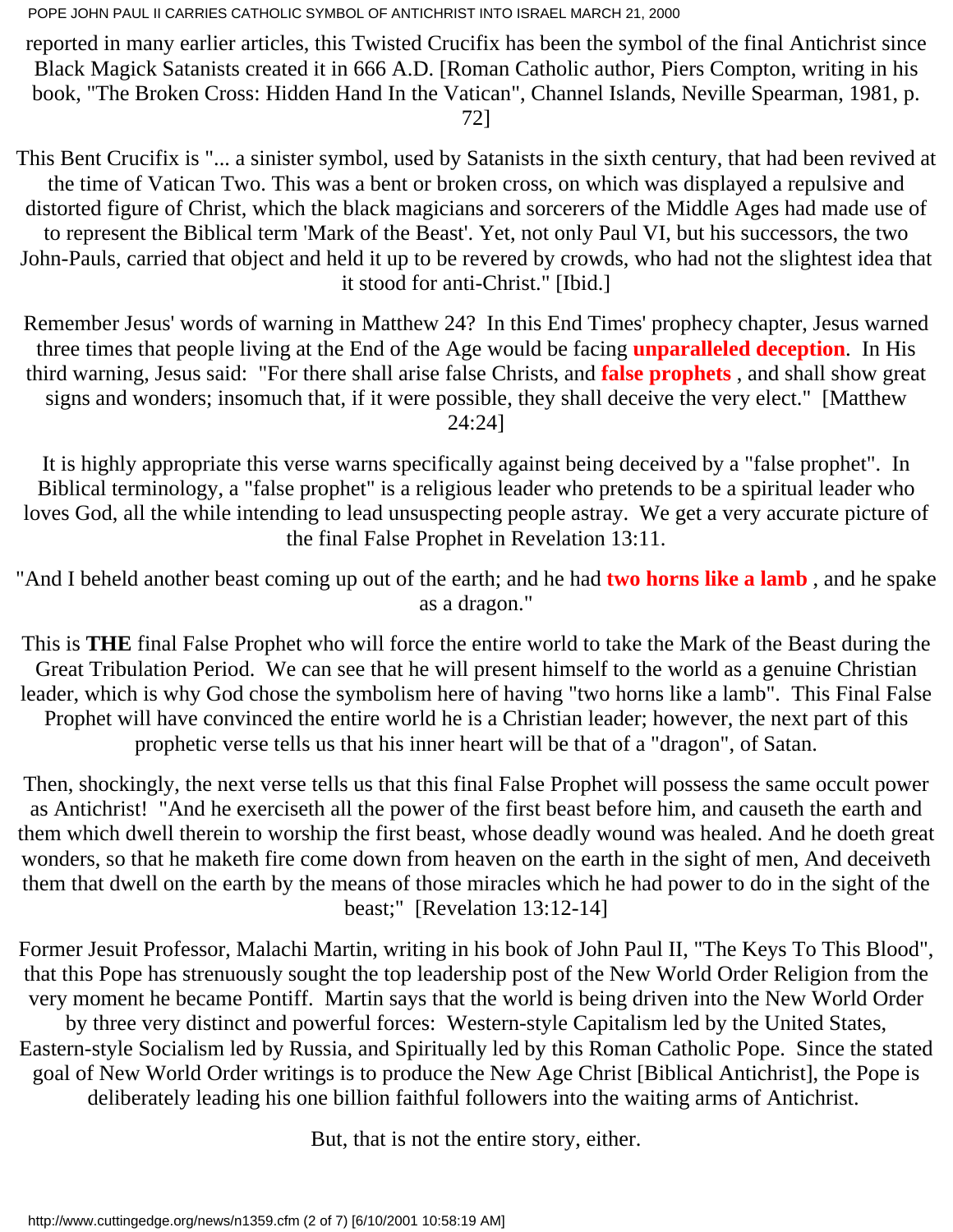This Pope is leading the world-wide **Ecumenical Movement** , seeking to unite all religions of the world into one, with himself as the leader. We have repeatedly warned Liberal Protestant leaders that -- even as they are disparaging Fundamental Christian leaders as "boils on the Body of Christ" -- what they are really doing is opening the door wide for the Antichrist and his False Prophet to boldly enter!

In [NEWS1052](http://www.cuttingedge.org/news/n1052.html), I printed out the verbatim notes I took at a very special members-only meeting of the House of Theosophy in Boston, Massachusetts, on August 18, 1991. The leader of the seminar was Bill Lambert, the New England Director of Theosophy. Bill had just returned from a 3-year stint of serving on the New Jerusalem Covenant Project, where the status of Jerusalem just prior to the appearance of Antichrist was planned to be International. Bill called this seminar to share the latest news with his followers.

Bill shared much information on the occult powers attending the appearance of Antichrist. But, then, Bill began speaking of the coming global religious kingdom that would spring up parallel with the political and business Kingdom of The Christ [Biblical Antichrist]. Lambert revealed the circumstances under which the New World Order Religion was to be established, finally drawing all the world's existing religions into one. He further revealed who had been chosen to be the top leader leading this global religious behemoth. Of course, this leader would automatically be the **False Prophet** , of which Revelation 13 tells us much. To my knowledge, this represented the first time anyone had revealed who the False Prophet was planned to be. Needless to say, my ears were as alert as possible as Bill began to speak of this coming planned global religion.

*New Jerusalem Covenant Project* is the project on which Bill Lambert had been sitting as a committee member for several years. Bill was home in Boston because the final touches had been placed upon the final state of Jerusalem prior to, and during, the Kingdom of The Christ.

"Sometime between 1985-2010, the following scenario will unfold, depending only on the *right set* of *circumstances*:

\* Moslem and Jewish areas in Jerusalem will be combined with Christian to create the *New Jerusalem Covenant*

\* All religions of the world will convene to celebrate three (3) religious festivals simultaneously:

1. Festival of Goodwill -- normally in May-June

 2. Festival of Easter -- normally in April (Celebrates new birth, as exemplified by the Christ -- Jesus Christ to Christians)

3. Festival of Wesak -- normally in March (Celebrates birth of the Buddha)

This celebration of these three combined Festivals will create the *New World Order Religion* and will be the spiritual equivalent to the political United Nations."

Then, Lambert spoke of who the top leader of this combined religious conference is planned to be. "

"At the proper moment in history, the Pope will visit the combined Jewish/Christian/Moslem sector of Jerusalem to announce that all religions should be *combined into one*. This action will then finally break the Middle East logjam."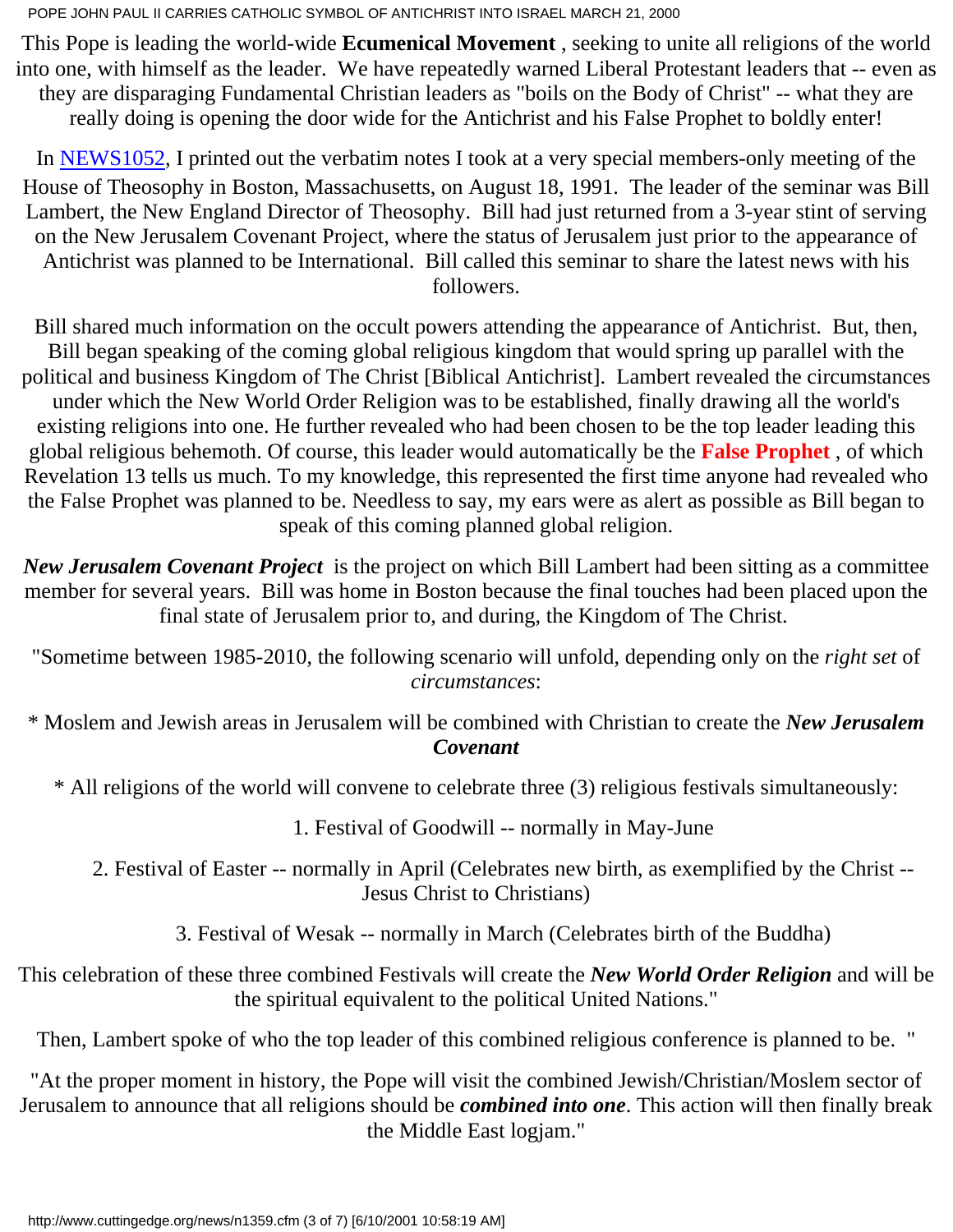**There you have it!** The **False Prophet** of Revelation 13:11-18 has been announced -- it is the Roman Catholic Pope, whomever he will be at the time of the appearance of Antichrist. The Roman Pontiff will visit the Jewish sector, the Christian area, and the Moslem territories; at the beginning of this religious conference, he will announce that, from this moment on, all religions are one, and he is their head. Since Pope John Paul II is a frail 79-year-old, you might surmise that the Pope who will actually carry this Plan out will be the next Pope, and you may be right. However, do not forget the power of Satan, especially when God allows him to take the action he wishes. If God allows, Satan could energize this frail Pope into a man seemingly much younger than his years. Pope John Paul II could suddenly be energized into a man acting like he was 40, not 70.

Lambert began speaking of the appearance of the Antichrist. "Energies want to flow from the Hierarchy to earth to produce the physical manifestation of the Christ; but, such flow can only occur when humanity raises its collective consciousness to be *properly awakened receptors*." (Page 617-618, *Externalisation of the Hierarchy*, paraphrased by Mr. Lambert).

At this point, I raised my hand to ask Mr. Lambert, 'You spoke earlier about the Pope going to Jerusalem; you said when Lord Maitreya makes his appearance, there will be three types of people:

1. Those whose consciousness has been properly raised so they can readily accept him;

2. Those whose consciousness has been raised somewhat but not so high that they can readily

and immediately accept him, but they might be able to accept him after further enlightenment;

3. Those who will never accept him.'

#### You stated that, at the right moment, the Pope would go to Jerusalem. *Surely the Pope is a proper receptor to the Christ'*

# At this point, *Bill nodded his head affirmatively that the Pope was a proper receptor to the Christ.*

This is the most direct acknowledgement by a influential person involved in the planning for the appearance of Antichrist that the current Pope is the same type of spiritual person as Antichrist. This acknowledgement also declares the Roman Catholic Pope as the False Prophet.

Bill then stated, very pointedly, that the preparation for the New World Order religion was being paved by the Ecumenical Movement, being spear-headed by the Pope. Now, when you see Billy Graham complimenting the Pope, calling him one of the most influential people of this century, you know the truth about Graham, do you not? When you see priests and nuns cooperating with the BGEA during the Crusades you know the truth about Mr. Graham. When you see Promise Keepers cooperating with the Vatican, you know the truth about Promise Keepers. The list of prominent "Christian" leaders similarly cooperating with Rome goes on and one ad nauseum, and they can all be properly identified now as lesser false prophets, cooperating with **THE** False Prophet, the Roman Pontiff.

I find it highly interesting that this very Pope, who has been repeatedly told in visions by the Virgin Mary that he was to be the top religious leader of the coming New World Order Religion, is in Jerusalem right now, visiting all of these three religious sectors. This is the first visit to the Holy Land by any Roman Pontiff since Israel came back to her land in 1948. The Vatican has been very hostile to Israel, and to Jewish causes, ever since World War II, when Pope Pius XII continued his anti-Jewish policy.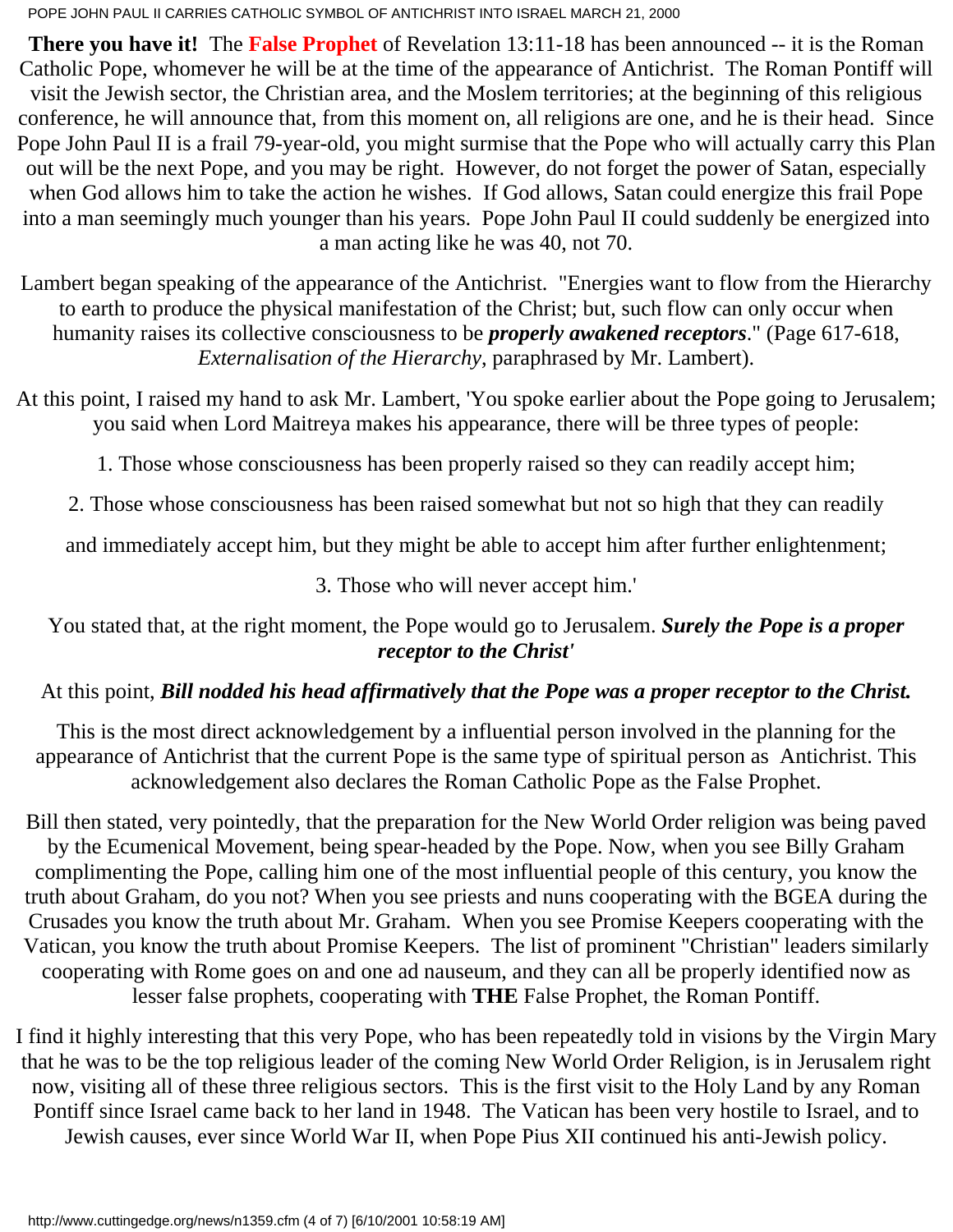Perhaps this is not the moment that this Pope -- or his successor -- will convene a global religious conference in Jerusalem, at which time he will announce that all the world's religions are now one, with him as their leader. Lambert made it quite clear that this religious conference would parallel a Political/Business conference. Listen to Lambert on this issue:

"When the religious communities of the world are thus merged, political governments are to simultaneously hold the following political/business conferences:

1. Planetary Goodwill Congress

2. Planetary Human Resource and Disarmament Congress

3. Planetary Environmental Resource and Space Congress"

Lambert refused to divulge who the leader of this conference would be, or where the conference would be held. But, one can only intelligently speculate that the leader would be Antichrist, and that the conference would be held in a major city renowned for its importance to commerce. The important detail, though, is that the **timing** of this conference would be identical to the religious conference in Jerusalem. We find it highly interesting that President Clinton is in Bangladesh right now, and is planning to meet with Palestinian and Jewish leaders in Geneva later this week to talk about **THE** breakthrough in Middle East negotiations. Is the "Middle East logjam" of which Lambert spoke about to be broken? If it is, remember Lambert's assertion that the combined religious conference would be the final event that would break this logjam!

Now that the ice between the Vatican and Israel has been broken by this visit, a future visit by the Pope at the right moment in world history is assured. Certainly, the Pope could not convene such a global religious conference if he had never visited Israel since the nation was reborn. This hurdle has now been overcome; the bridge has been reestablished between Israel and the Vatican. Now, the future awaits the global combined religious conference. Keep your eyes and ears pealed for such an announcement. I can only wonder about the date of September 13, 2000, when the final peace accords are to be signed between Israel and the Palestinians. This number -- 13 -- is terribly occultic, and just may be the secret target date for the appearance of Antichrist and/or the convening of these two special conferences: Religion and Political/Business. We shall just have to wait and see, and keep alert, for our Redeemer does draw near.

Are you spiritually ready? Is your family? Are you adequately protecting your loved ones? This is the reason for this ministry, to enable you to first understand the peril facing you, and then help you develop strategies to warn and protect your loved ones. Once you have been thoroughly trained, you can also use your knowledge as a means to open the door of discussion with an unsaved person. I have been able to use it many times, and have seen people come to Jesus Christ as a result. These perilous times are also a time when we can reach many souls for Jesus Christ, making an eternal difference.

If you have accepted Jesus Christ as your personal Savior, but have been very lukewarm in your spiritual walk with Him, you need to immediately ask Him for forgiveness and for renewal. He will instantly forgive you, and fill your heart with the joy of the Holy Spirit. Then, you need to begin a daily walk of prayer and personal Bible Study.

If you have never accepted Jesus Christ as Savior, but have come to realize His reality and the approaching End of the Age, and want to accept His FREE Gift of Eternal Life, you can also do so now,